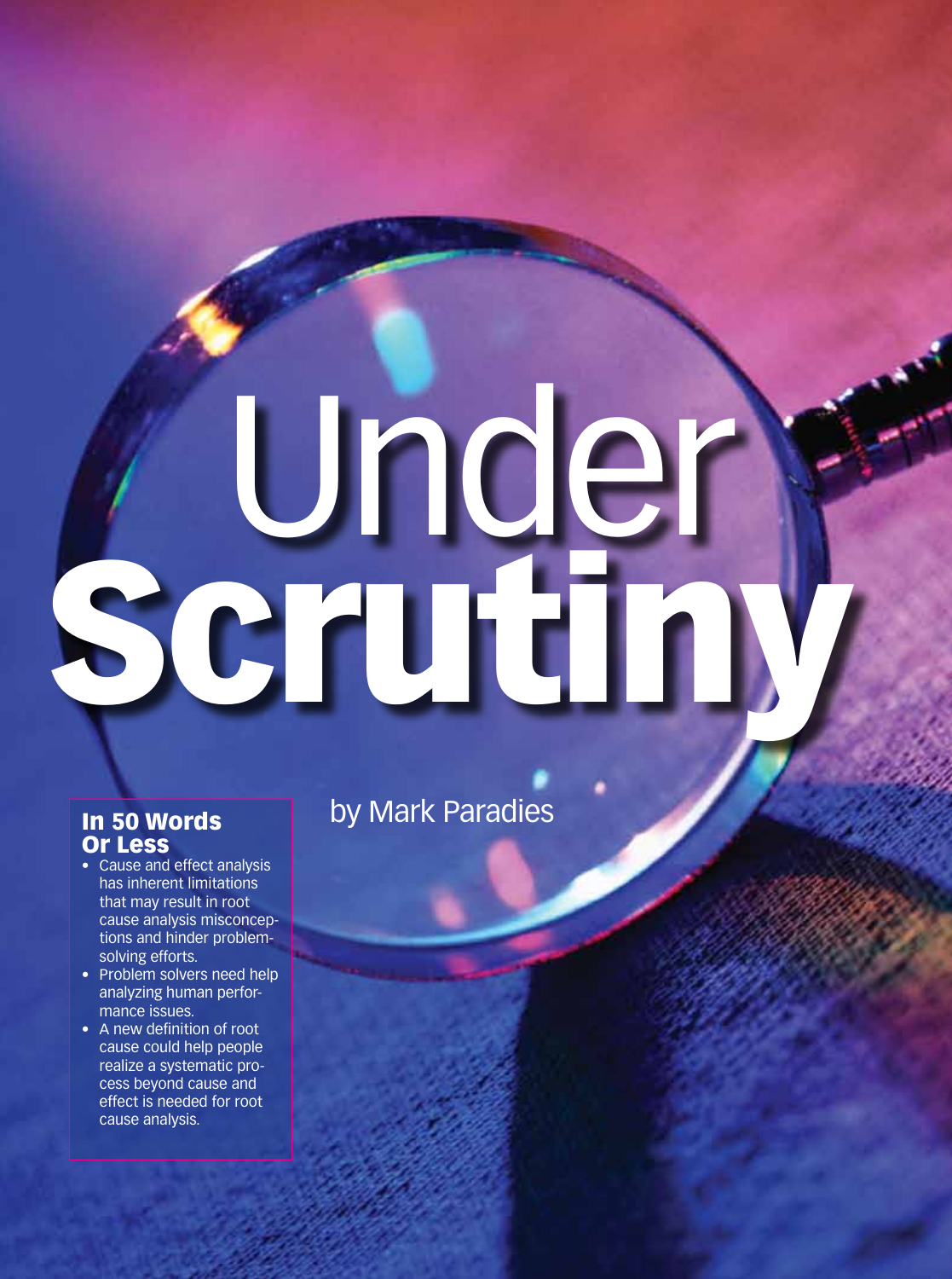# New approach to root cause analysis can help clear up misconceptions

**FORS**, quality improvement practitioners have been taught to find root causes of problems by using a set of tools based on the theory of cause and effect. These tools include the five whys and fishbone diagrams. Many users of these techniques, however, find that some problems, especially those caused by human error, keep happening.

Because of the failure of these techniques to stop problems, some problem solvers might start wondering:

- Am I using the tools correctly?
- Is there a misconception in using cause and effect to find the root causes of problems that produces unacceptable results?
- Is there another technique to help me go beyond basic cause and effect analysis and get better results when investigating quality issues?

If you use cause and effect to find root causes, you might want to rethink your beliefs on this concept and look at what some consider to be misconceptions in applying commonly taught root cause analysis techniques.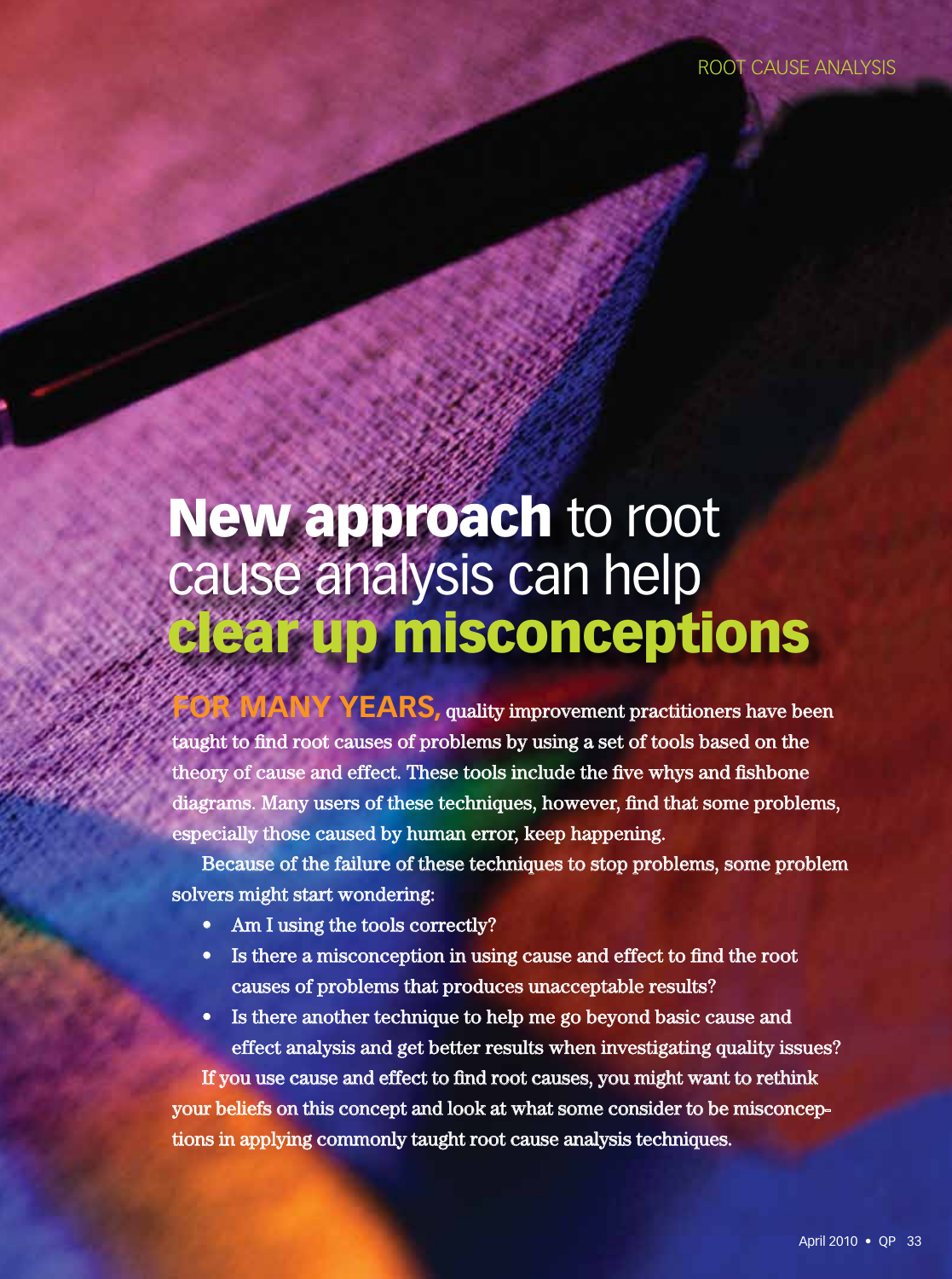### **"Only tool" misconception**

Many quality professionals believe cause and effect (the infinite chain-of-causation philosophical model<sup>1</sup>) is the only (or perhaps preferred) method to find root causes, maybe because cause and effect is taught in most Six Sigma courses.

Many quality professionals don't realize, however, that cause and effect analysis has major shortcomings that could lead them astray. Perhaps their confidence in cause and effect is based on the fact that cause and effect has been around for so long. After all, Socrates first demonstrated the concept to the Western world prior to 399 B.C. through his Socratic method.

Similar to many philosophical concepts, it may surprise you that cause and effect is not a rule or law. It's a model—with benefits and limitations debated by philosophers since Socrates. For example, David Hume, author of *An Enquiry Concerning Human Understanding*, questions the very basis for our human understanding of cause and effect: "When we … consider the operation of causes, we are never able, in a single instance, to discover any power or necessary connection; any quality, which binds the effect to the cause, and renders the one an infallible consequence of the other."<sup>2</sup>

Rehashing philosophical arguments of a bygone era is not my purpose. Rather, as an engineer, I prefer to search for practical answers to everyday problems faced by people trying to improve performance, and to focus on the practical limitations of cause and effect.

### **Confirmation bias**

Philosophical arguments may not convince current users of cause and effect to look beyond their current tools. An understanding of the scientific limitations of the approach, however, may convince people to explore other concepts.

For example, one practical limitation for people applying cause and effect is confirmation bias, a problemsolving heuristic that simplifies the analysis of contradictory information collected on a complex problem.

Researchers who have examined confirmation bias say people tend to jump to conclusions before all the data are gathered and analyzed. From the point that people see or hypothesize a familiar pattern (answer), they tend to look for information to confirm their conclusions (the bias).

People may subconsciously disregard evidence that counters their conclusion. This concept was first explored to explain the biases observed in scientific research. Extensive research shows this is a common human error made by all types of problem solvers, not just experienced scientific researchers or inexperienced problem solvers.<sup>3-5</sup>

Why are cause and effect analysis and the five whys susceptible to the trap of confirmation bias? Because the unguided, deductive reasoning inherent in cause and effect analysis requires problem solvers to use their understanding of the problem to develop a chain of causation. Problem solvers tend to collect evidence about problems they understand. Therefore, the evidence they search for confirms their existing bias. They disregard, or perhaps don't even see, evidence that doesn't fit their mental model (that is, a model based on their experience).

### **Can't go beyond current knowledge**

Another misconception related to the reasoning behind the confirmation bias problem is that problem solvers using cause and effect seldom go beyond their current knowledge. This problem was demonstrated in a QP article, "Flip the Switch," which included an example of the Jefferson Monument dirtied by birds.<sup>6</sup> Park service rangers asked "why" five times (or more) to form this chain of causation:

- Why does the memorial deteriorate faster? Because it gets washed more frequently.
- Why is it washed more frequently? Because it receives more bird droppings.
- Why are there more bird droppings? Because more birds are attracted to the monument.
- Why are more birds attracted to the monument? Because there are more fat spiders in and around the monument.
- Why are there more spiders in and around the monument? Because there are more tiny insects flying in and around the monument during evening hours.
- Why are there more insects? Because the monument's illumination attracts more insects.

But this causal chain assumes the rangers know washing the monument is the causal chain to investigate. The rangers seem to come up with the idea that reducing the washing frequency could occur if the lights were turned on one hour later (thus, attracting less bugs).

You might ask, "Where did they get this idea?"

The first answer is already jumping to conclusions. You could assume that someone involved with solving this problem had the idea that bugs, birds and washing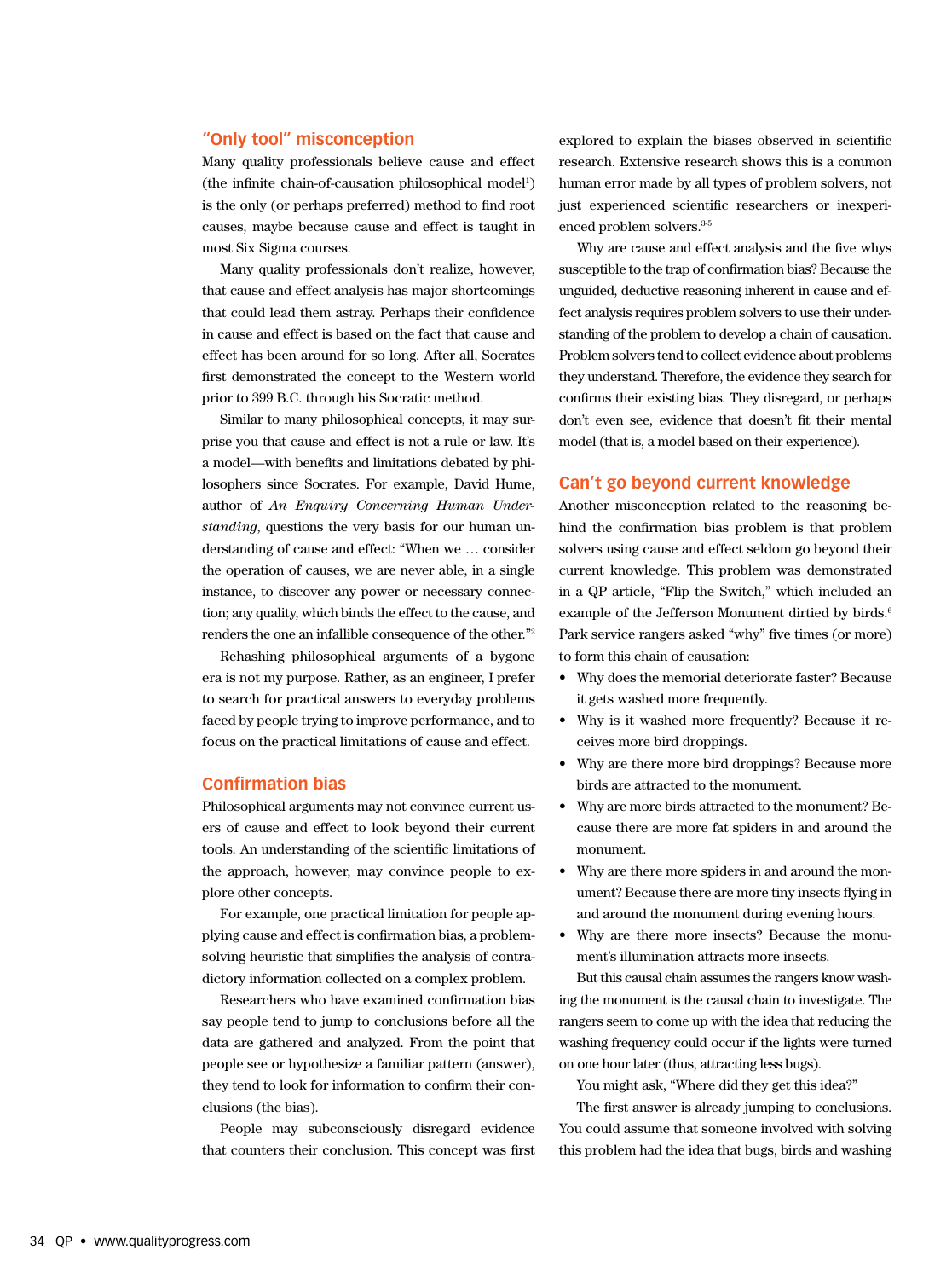# A common misconception is that anyone can use cause and effect to **analyze any problem.**

caused this problem. The problem solver then built a causal chain to validate the answer.

Could other ideas be developed if the rangers had started looking at the sequence of events of the monument's deterioration? Could they discover other important factors? For example:

- Selection of materials for the monument.
- Selection and installation of lighting. Was it always lit?
- Selection or purchasing of cleaning materials.
- Application of cleaners and cleaning methods.
- Changes in bird habitats and feeding or roosting patterns.

This isn't an exhaustive list, but it presents a few possibilities to demonstrate what could be missed without fully understanding the sequence of events before drawing conclusions. Missing potential alternatives can waste efforts when fixing phantom problems or pushing problems from one area to another.

But how can you argue with success? The rangers' solution of turning on the lighting one hour later in the evening reduced monument deterioration by 90%. But remember that correlation does not prove causation.

Do we know the lighting change was the only change? Did the measurement of the problem cause the monument cleaners to be more careful and do less damage? Did a weather change (dry or cold spell, or global warming) contribute to a temporary shift in insect breeding and density? Are measurements of deterioration accurate? Did the change in lighting simply shift the bird-dropping problem to another monument where the bugs and birds now congregate?

This example shows it can sometimes be difficult for people to analyze problems beyond their current knowledge because they try to make the problem fit inside their understanding of the issue. Therefore, when using cause and effect, you must know the cause of an effect, and you must have knowledge of all possible causes to be able to reach an accurate conclusion.

### **The human factor**

This may be OK in a narrow field being analyzed by one of the world's leading experts. But most quality problems are not caused by wildlife interacting with monuments. Most quality problems aren't within a narrow area of expertise. Most people on the factory floor aren't the world's leading experts in human performance, equipment reliability, or bug and bird habits.

Human performance issues (human errors) cause most quality problems. But most problem solvers have no formal training in human engineering or ergonomics (the science of human error and human performance).

In nonscientific polls of those who attended my root cause courses, few (less than 4%) said they had training in human factors, but almost everyone said investigations they perform look into causes related to mistakes made by people (operators, mechanics, engineers, doctors, nurses and managers, for example).

How can someone without training in the science of human error use a misguided process (cause and effect) to find the root causes of human performance problems when they don't know what causes human error? W. Edwards Deming said: "Lack of knowledge … that is the problem. You should not ask questions without knowledge. If you do not know how to ask the right question, you discover nothing."<sup>7</sup>

One common misconception is that anyone can use cause and effect to analyze any problem. Because of the limitation of cause and effect, however, you can only use it to analyze problems that are already understood.

### **single-cause misconception**

Another common misconception in analyses performed by people trained in cause and effect is the error of identifying a single cause. This was demonstrated in the two cause-and-effect examples presented in "Flip the Switch."<sup>8</sup>

Although neither example is a typical quality related problem, they were presented as successful examples of the technique and provide interesting insight into the limitations of cause and effect.

Both examples focused on a single chain of causation. This is common when people apply the five whys method. They ask why five times around a single cause and then correct the cause at the root of their five whys chain.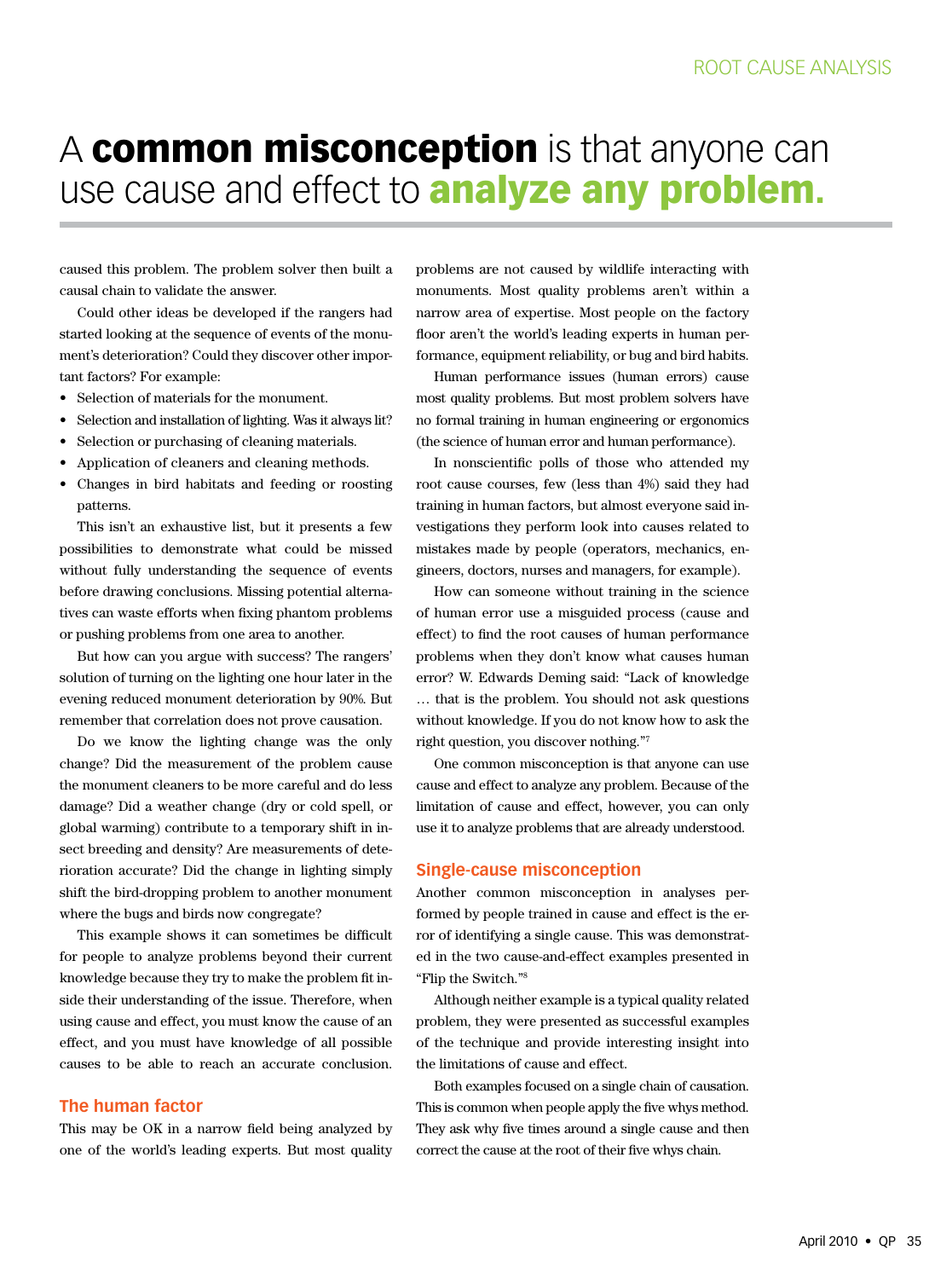Why is this single causal-chain focus a problem? Major accidents or quality issues are seldom the result of a single causal chain. Trevor Kletz, an expert in accidents in the chemical industry and author of many books on process safety, wrote in *Lessons From Disaster*: "Every accident has many causes. Bill Doyle, one of the pioneers of loss prevention, used to say that for every complex problem there was at least one simple, plausible, wrong solution."<sup>9</sup>

Just like accidents, major quality problems are usually the result of a sequence of events containing multiple causal factors. Each causal factor has one or more root causes that, when corrected, will improve performance and eliminate future quality problems.

The single causal chain misconception leads to missed opportunities to improve performance by eliminating multiple root causes that may not be present in the causal chain picked by the five whys problem solver.

Some may argue the five whys technique isn't intended to be used to solve complex issues, but only simple ones. For this concept to work, a problem solver must know when a problem has a single causal chain (simple problem) and when a problem is more complex (multiple causal chains).

Unfortunately, in reviewing thousands of problem analyses, many simple problems (for example, injuries, human errors, equipment failures and management missteps) are either:

- Part of a much more complex sequence of events.
- Seen as a simple problem because they are not thoroughly investigated. After further analysis, the problems turn out to be more complex.

Thus, the five whys examples presented in "Flip the Switch" demonstrate the misconception that major problems (cholera epidemics and monument deterioration) may be caused by a single root cause, even though the article states before the examples that "There could be multiple root causes."<sup>10</sup>

### **More misconceptions**

More misconceptions or problems are not the only practical limitations inherent in the cause and effect approach to root cause analysis. Other practical limitations include:

- Improper use of deductive reasoning.<sup>11</sup>
- Lack of practical training. $12$
- Difficulty in trending results.
- Tunnel vision. $13$
- Fuzzy haze (when the brain automatically fills in missing information when it perceives something, sometimes leading to misperceptions).<sup>14-15</sup>
- Results not repeatable (varied based on the ana $lysts$ ).<sup>16</sup>

### **Redefine and change your approach**

A common definition of root cause that springs from the cause-and-effect tradition of root cause analysis is that a root cause is "an initiating cause of a causal chain which leads to an outcome or effect of interest."<sup>17</sup> This definition, the theory of cause and effect and the practice of "ask why five times" all lead to the problems outlined earlier.

With so many people trained in this method, is there hope? What can you do to move beyond cause and effect? Perhaps it's time to challenge some common beliefs, accept a new definition for root cause and adopt a new, systematic method for root cause analysis.

**New definition:** Let's begin with a completely new definition of root cause not based on the cause and effect philosophy: A root cause is the absence of a best practice and the failure to apply knowledge that would have prevented the problem.<sup>18</sup>

Once you accept that root cause analysis is the search for the missing best practices and knowledge that will prevent a problem, it is easier to see how a root cause analysis system should help guide a problem solver to the missing knowledge. Root cause analysis can be a structured, repeatable process that helps the problem solvers go beyond their current knowledge and find the real, fixable causes of the human errors and equipment failures that lead to most quality issues.

**New method:** For a root cause analysis process to help problem solvers go beyond their current knowledge, it must be much more robust than simply asking why five times (or more) or looking for an infinite chain of causation. It must:

- 1. Use evidence of the failure (problem) to completely understand what happened before trying to decide why it happened.
- 2. Identify multiple opportunities to stop the problem (multiple causal factors).
- 3. Have built-in expert systems that can be used intuitively by problem solvers to find the root causes of each of the causal factors.